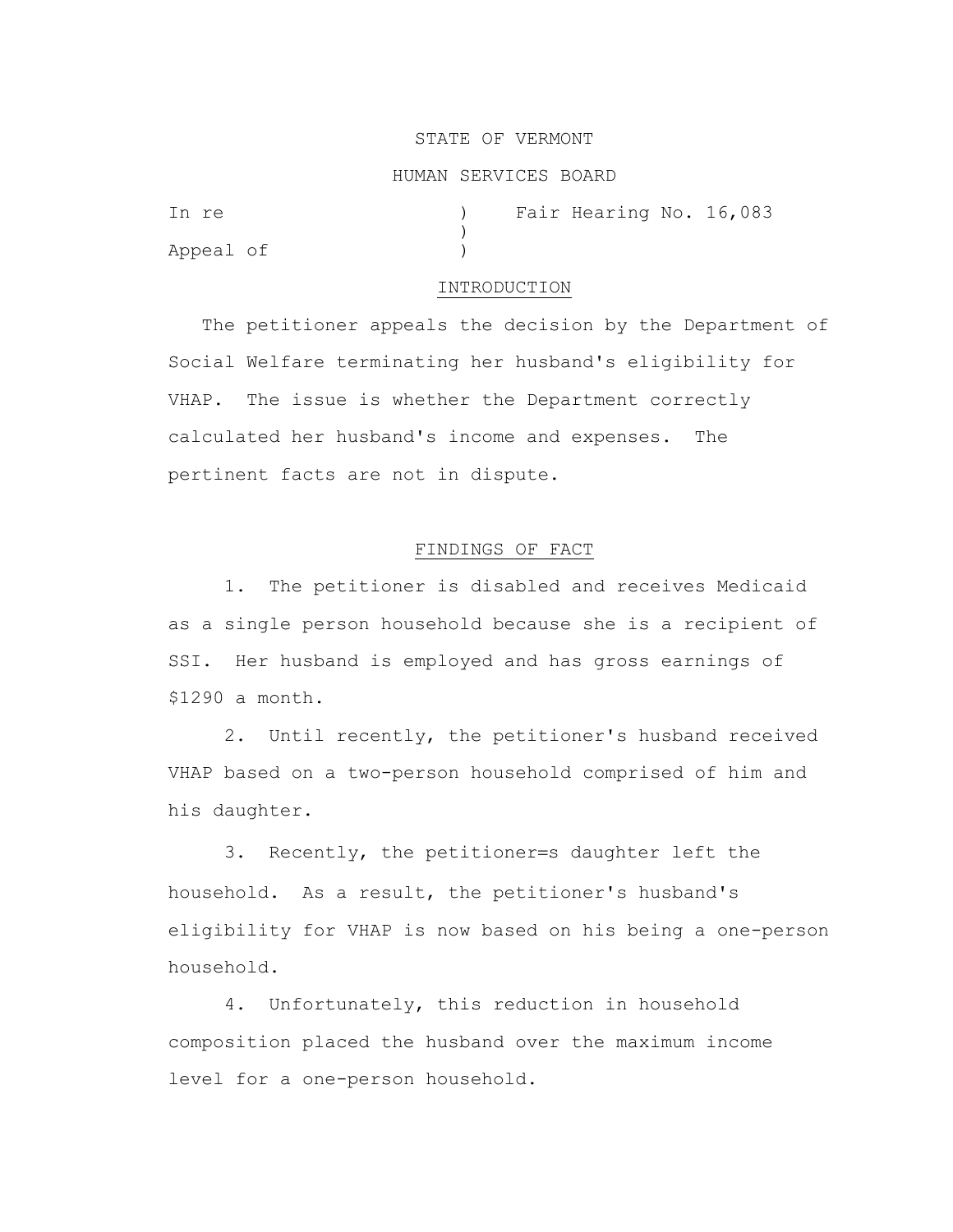# Fair Hearing No. 16,083 Page 2

5. The petitioner=s husband, though employed, has chronic medical conditions that require him to take expensive prescribed medications on a regular basis.

#### ORDER

The Department' decision is affirmed.

# REASONS

Under the VHAP regulations gross earnings from employment are considered in determining eligibility, and the only deductions allowed are for self-employment business expenses, a standard employment expense, and dependent care expenses. W.A.M.  $\theta$  4001.81(c). The petitioner's husband is not self-employed and their child no longer lives with them. Therefore, the only deduction for him allowed in the regulations is the standard employment expense of \$90. Id.  $\frac{1}{2}$  4001.81(e). This brings his countable income to \$1200 a month.

Under the current requlations (see  $W.A.M.$  ) 4001.84) the maximum allowable income for one person is \$1030 a month. Procedures Manual 2420. Unlike the Medicaid program, there is no provision in VHAP for a determination of "applied income" or a "spenddown", by which the incurring of a predetermined amount of excess medical expenses within a six-month period can trigger eligibility